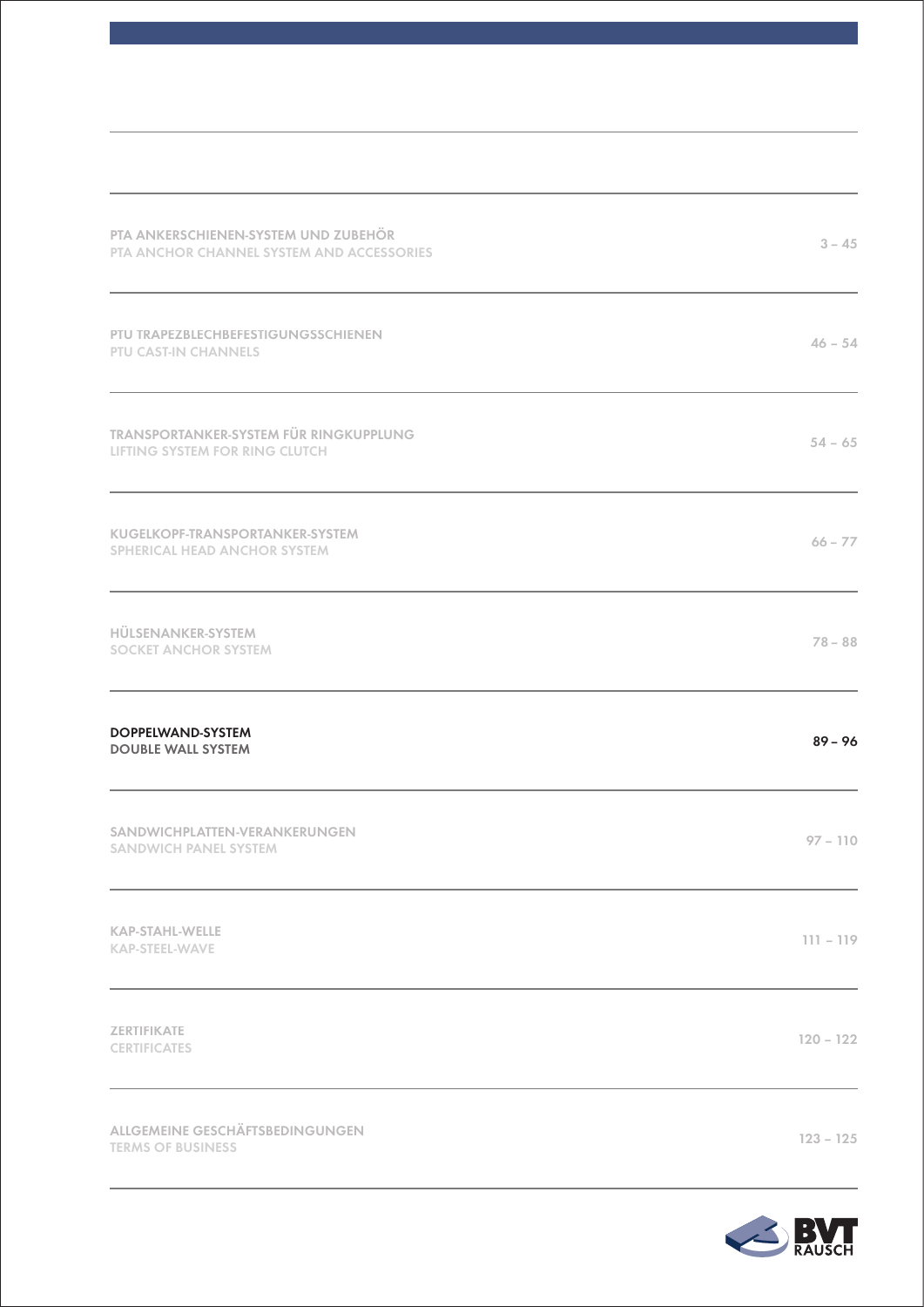| Verlegeanker Standard             | Verlegeanker 1 Stab     |
|-----------------------------------|-------------------------|
| <b>Lifting anchor Standard</b>    | Lifting anchor 1 rod    |
| Laststufe                         | Laststufe               |
| Loadstep                          | Loadstep                |
| $2,0+3,5+$                        | $2,0 + -3,5 +$          |
| Verlegeanker Alternative          | Verlegeanker 2 Stäbe    |
| <b>Lifting anchor Alternative</b> | Lifting anchor 2 rods   |
| Laststufe                         | Laststufe               |
| Loadstep                          | Loadstep                |
| $2,0+ -3,5+$                      | $2,0+3,5+$              |
| Aufstellanker                     | Aufstellanker mit V     |
| Erection anchor                   | Erection anchor with V  |
| Laststufe                         | Laststufe               |
| Loadstep                          | Loadstep                |
| $2,0+3,5+$                        | $2,0 + -3,5 +$          |
| Doppelter Verlegeanker            | Doppelter Aufstellanker |
| Double lifting anchor             | Double erection anchor  |
| Laststufe                         | Laststufe               |
| Loadstep                          | Loadstep                |
| $1,6t - 5,2t$                     | $1,6 + -5,2 +$          |

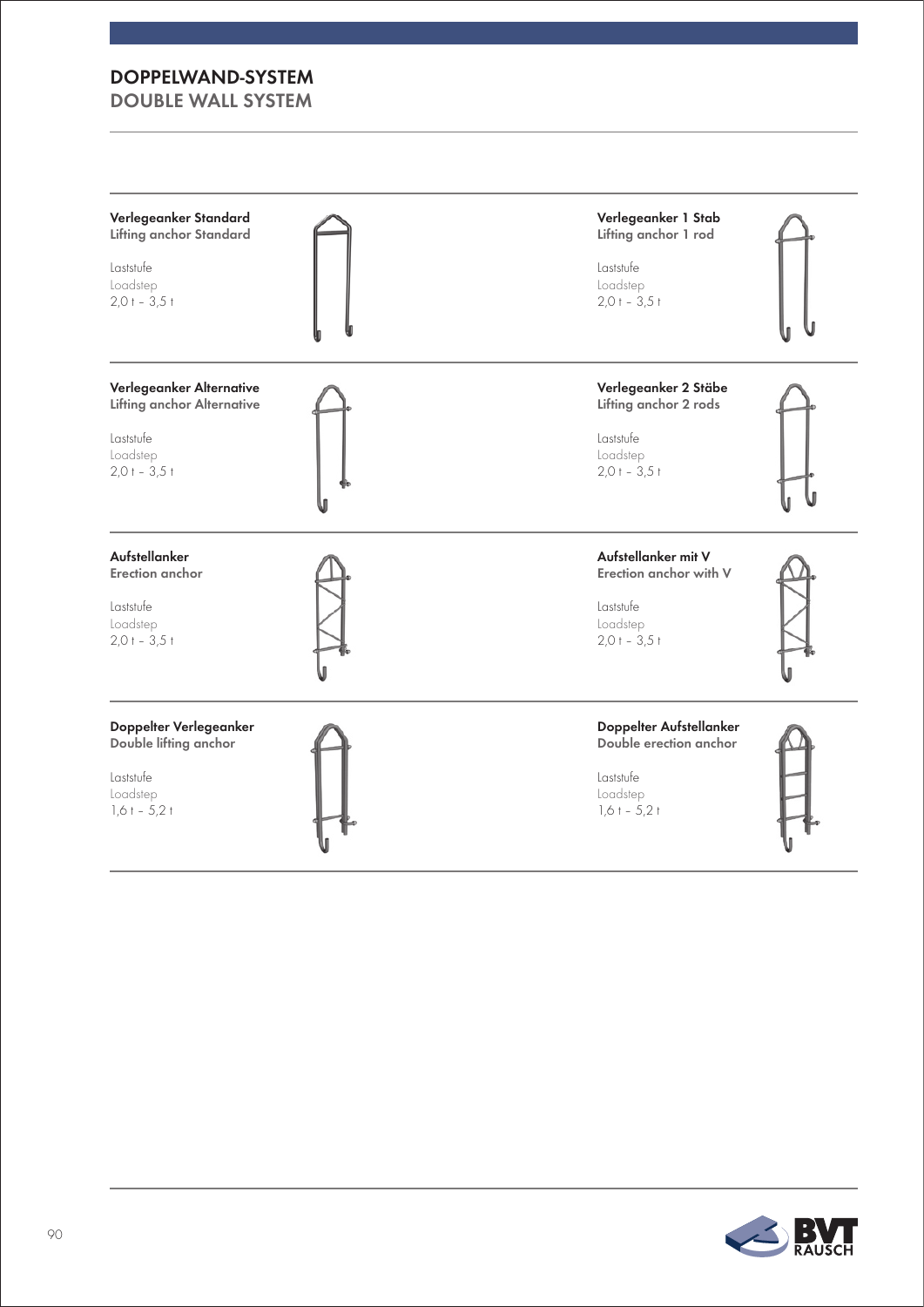### DoppelwanD-SyStem

Double wall SyStem



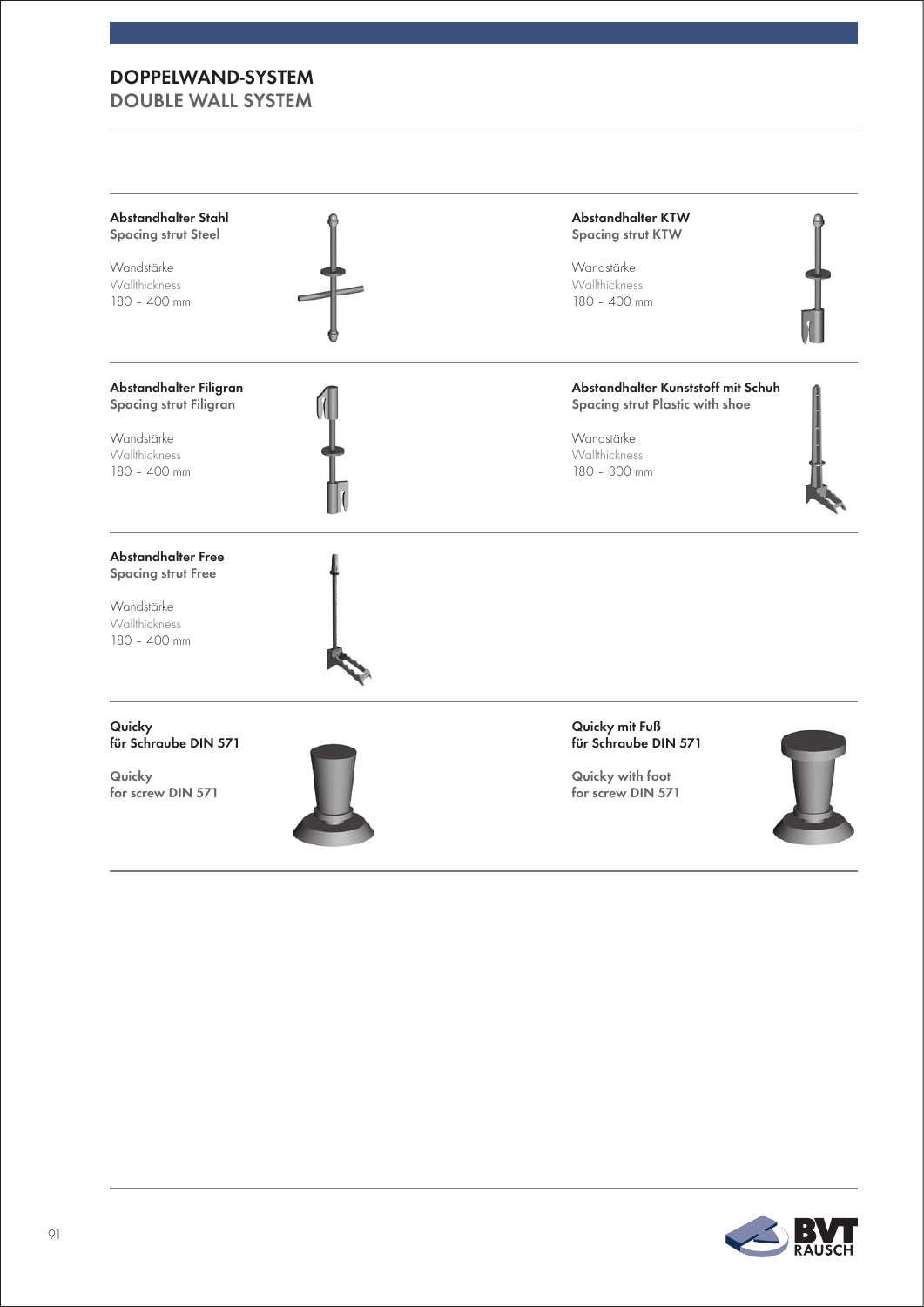Systemübersicht Doppelwand System overview Double wall



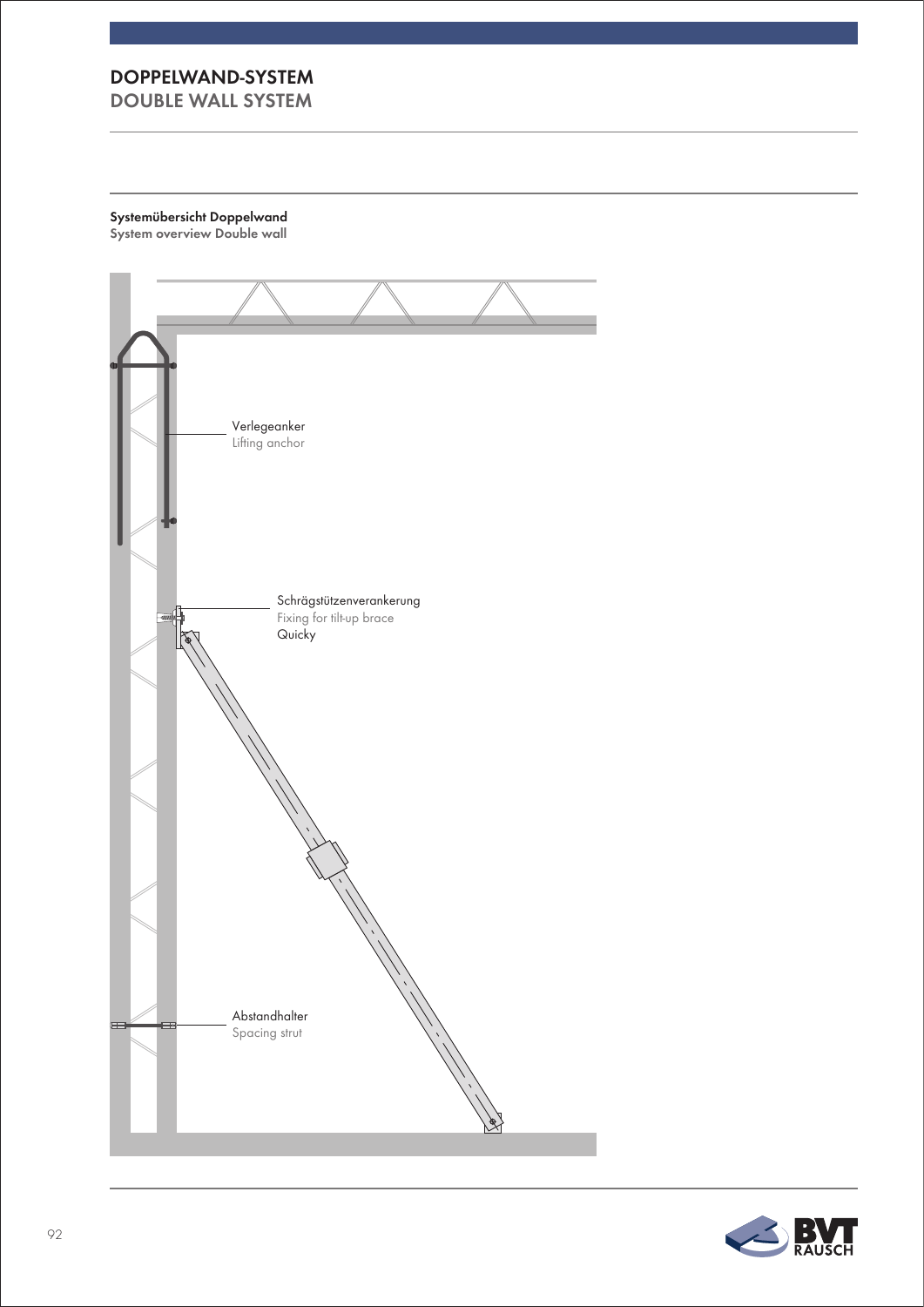|                                   | Artikel-Nr.<br>Article No.           | Laststufe [t]<br>Loadstep [t] | Wandstärke [mm]<br>Wallthickness [mm] |
|-----------------------------------|--------------------------------------|-------------------------------|---------------------------------------|
|                                   | 2200-2,0 b=130                       | 2,0                           | 180                                   |
| Verlegeanker Standard             | 2200-2,0 b=150                       | 2,0                           | 200                                   |
| <b>Lifting anchor Standard</b>    | 2200-2,0 b=190                       | 2,0                           | 240                                   |
|                                   | 2200-2,0 b=250                       | 2,0                           | 300                                   |
|                                   | 2200-2,7 b=130                       | 2,7                           | 180                                   |
|                                   | 2200-2,7 b=150                       | 2,7                           | 200                                   |
|                                   | 2200-2,7 b=190                       | 2,7                           | 240                                   |
|                                   | 2200-2,7 b=250                       | 2,7                           | 300                                   |
|                                   | $2200 - 3.5 b = 130$                 | 3,5                           | 180                                   |
|                                   | 2200-3,5 b=150                       | 3,5                           | 200                                   |
|                                   | $2200 - 3,5 b = 190$                 | 3,5                           | 240                                   |
|                                   | $2200 - 3,5 b = 250$                 | 3,5                           | 300                                   |
|                                   | 2210-2,0-180 Ü25                     | 2,0                           | 180                                   |
| Verlegeanker 1 Stab               | 2210-2,0-200 Ü25                     | 2,0                           | 200                                   |
| Lifting anchor 1 rod              | 2210-2,0-240 Ü25                     | 2,0                           | 240                                   |
|                                   | 2210-2,0-300 Ü25                     | 2,0                           | 300                                   |
|                                   | 2210-2,7-180 Ü25                     | 2,7                           | 180                                   |
|                                   | 2210-2,7-200 Ü25                     | 2,7                           | 200                                   |
|                                   | 2210-2,7-240 Ü25                     | 2,7                           | 240                                   |
|                                   | 2210-2,7-300 Ü25                     | 2,7                           | 300                                   |
|                                   | 2210-3,5-180 Ü25                     | 3,5                           | 180                                   |
|                                   | 2210-3,5-200 U25                     | 3,5                           | 200                                   |
|                                   | 2210-3,5-240 Ü25                     | 3,5                           | 240                                   |
|                                   | 2210-3,5-300 Ü25                     | 3,5                           | 300                                   |
|                                   | 2215-2,0-180 Ü35                     | 2,0                           | 180                                   |
| Verlegeanker Alternative          | 2215-2,0-200 Ü35                     | 2,0                           | 200                                   |
| <b>Lifting anchor Alternative</b> | 2215-2,0-240 Ü35                     | 2,0                           | 240                                   |
|                                   | 2215-2,0-300 Ü35                     | 2,0                           | 300                                   |
|                                   | 2215-2,5-180 Ü35                     | 2,5                           | 180                                   |
|                                   | 2215-2,5-200 Ü35                     | 2,5                           | 200                                   |
|                                   | 2215-2,5-240 Ü35                     | 2,5                           | 240                                   |
|                                   | 2215-2,5-300 Ü35                     | 2,5                           | 300                                   |
|                                   | 2215-3,5-180 Ü35                     | 3,5                           | 180                                   |
|                                   | 2215-3,5-200 Ü35                     | 3,5                           | 200                                   |
|                                   | 2215-3,5-240 Ü35                     | 3,5                           | 240                                   |
|                                   | 2215-3,5-300 Ü35                     | 3,5                           | 300                                   |
|                                   | 2220-2,0-180 Ü25                     | 2,0                           | 180                                   |
| Verlegeanker 2 Stäbe              |                                      | 2,0                           | 200                                   |
| Lifting anchor 2 rods             | 2220-2,0-200 Ü25<br>2220-2,0-240 Ü25 | 2,0                           | 240                                   |
|                                   | 2220-2,0-300 Ü25                     |                               | 300                                   |
|                                   | 2220-2,7-180 Ü25                     | 2,0<br>2,7                    | 180                                   |
|                                   | 2220-2,7-200 Ü25                     |                               | 200                                   |
|                                   |                                      | 2,7                           |                                       |
|                                   | 2220-2,7-240 Ü25<br>2220-2,7-300 Ü25 | 2,7<br>2,7                    | 240<br>300                            |
|                                   | 2220-3,5-180 Ü25                     |                               | 180                                   |
|                                   |                                      | 3,5                           |                                       |
|                                   | 2220-3,5-200 Ü25                     | 3,5                           | 200                                   |
|                                   | 2220-3,5-240 Ü25                     | 3,5                           | 240                                   |
|                                   | 2220-3,5-300 Ü25                     | 3,5                           | 300                                   |

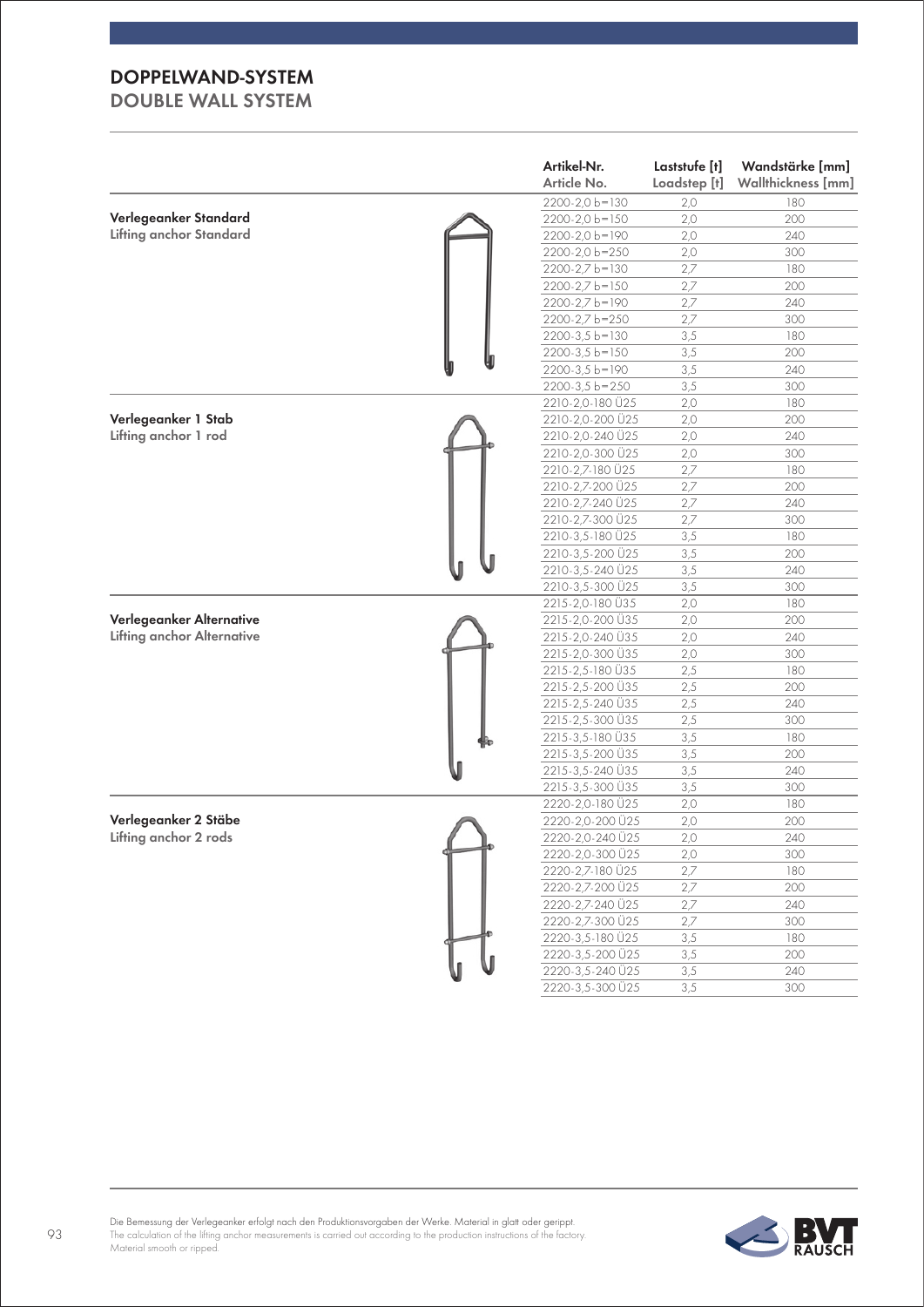|                         | Artikel-Nr.<br>Article No. | Laststufe [t]<br>Loadstep [t] | Wandstärke [mm]<br>Wallthickness [mm] |
|-------------------------|----------------------------|-------------------------------|---------------------------------------|
|                         | 2230-2,0-180 Ü35           | 2,0                           | 180                                   |
| <b>Aufstellanker</b>    | 2230-2,0-200 Ü35           | 2,0                           | 200                                   |
| Erection anchor         | 2230-2,0-240 Ü35           | 2,0                           | 240                                   |
|                         | 2230-2,0-300 Ü35           | 2,0                           | 300                                   |
|                         | 2230-2,7-180 Ü35           | 2,7                           | 180                                   |
|                         | 2230-2,7-200 Ü35           | 2,7                           | 200                                   |
|                         | 2230-2,7-240 Ü35           | 2,7                           | 240                                   |
|                         | 2230-2,7-300 Ü35           | 2,7                           | 300                                   |
|                         | 2230-3,5-180 Ü35           | 3,5                           | 180                                   |
|                         | 2230-3,5-200 Ü35           | 3,5                           | 200                                   |
|                         | 2230-3,5-240 U35           | 3,5                           | 240                                   |
|                         | 2230-3,5-300 Ü35           | 3,5                           | 300                                   |
|                         | 2231-2,0-180 Ü35           | 2,0                           | 180                                   |
| Aufstellanker mit V     | 2231-2,0-200 Ü35           | 2,0                           | 200                                   |
| Erection anchor with V  | 2231-2,0-240 Ü35           | 2,0                           | 240                                   |
|                         | 2231-2,0-300 Ü35           | 2,0                           | 300                                   |
|                         | 2231-2,7-180 Ü35           | 2,7                           | 180                                   |
|                         | 2231-2,7-200 Ü35           | 2,7                           | 200                                   |
|                         | 2231-2,7-240 Ü35           | 2,7                           | 240                                   |
|                         | 2231-2,7-300 Ü35           | 2,7                           | 300                                   |
|                         | 2231-3,5-180 Ü35           | 3,5                           | 180                                   |
|                         | 2231-3,5-200 Ü35           | 3,5                           | 200                                   |
|                         | 2231-3,5-240 Ü35           | 3,5                           | 240                                   |
|                         | 2231-3,5-300 Ü35           | 3,5                           | 300                                   |
|                         | 2240-1,3x2-240 SÜ          | 1,6                           | 240                                   |
| Doppelter Verlegeanker  | 2240-1, 9x2-240 SÜ         | 3,8                           | 240                                   |
| Double lifting anchor   | 2240-2,6x2-240 SÜ          | 5,2                           | 240                                   |
|                         |                            |                               |                                       |
|                         | 2250-2,0-180-300           | 2,0                           | 180 - 300                             |
| Doppelter Aufstellanker | 2250-2,7-180-300           | 2,7                           | 180 - 300                             |
| Double erection anchor  | 2250-3,5-180-300           | 3,5                           | 180 - 300                             |
|                         |                            |                               |                                       |

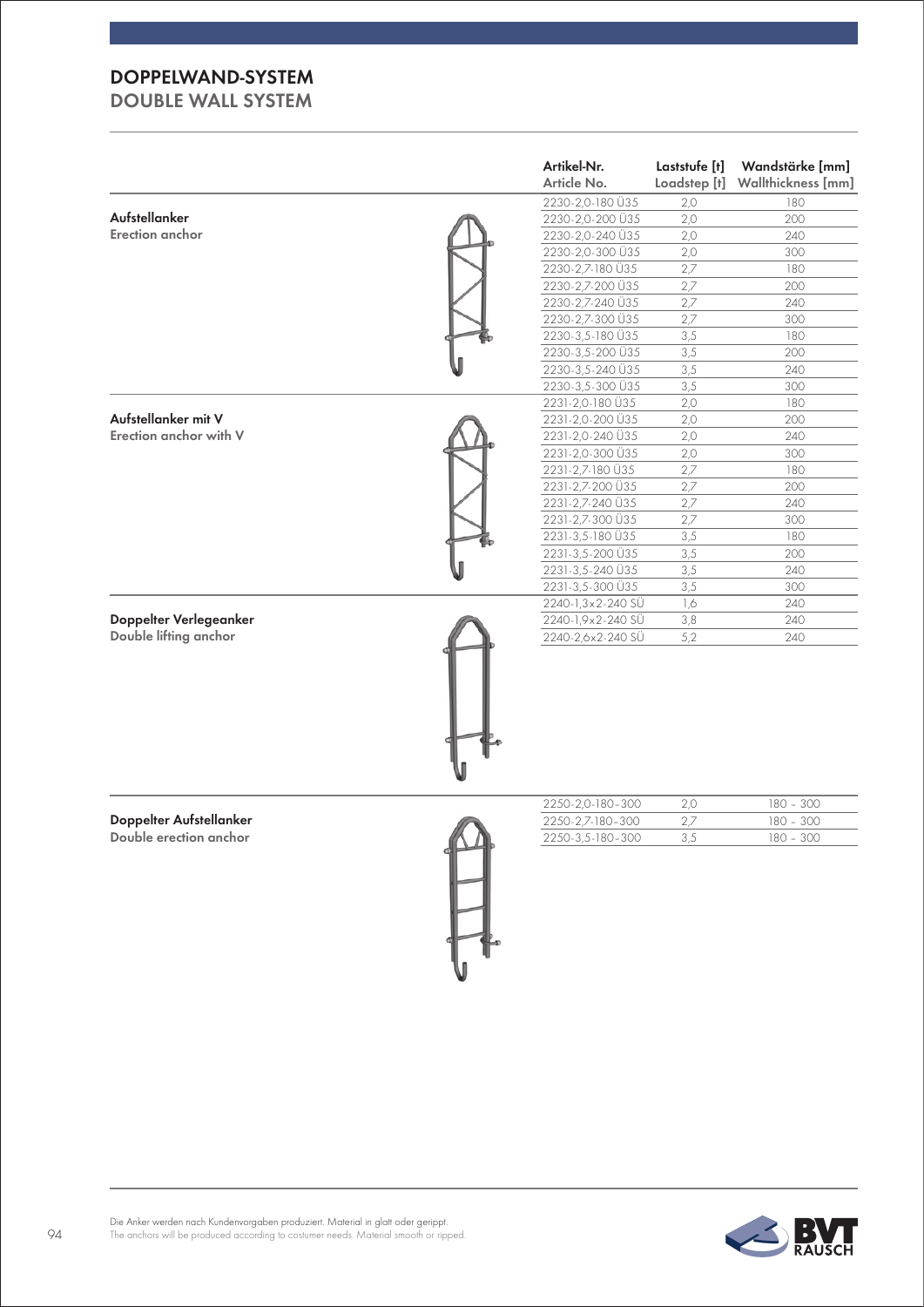| Article No.                                                          | Wandstärke [mm]<br>Wallthickness [mm]                    | Verpackungseinheit [Stk]<br><b>Packaged quantity [pcs]</b> |
|----------------------------------------------------------------------|----------------------------------------------------------|------------------------------------------------------------|
| 2300-180                                                             | 180                                                      | 100                                                        |
| 2300-200                                                             | 200                                                      | 100                                                        |
| 2300-240                                                             | 240                                                      | 100                                                        |
| 2300-250                                                             | 250                                                      | 100                                                        |
| 2300-300                                                             | 300                                                      | 100                                                        |
| 2300-360                                                             | 360                                                      | 100                                                        |
|                                                                      |                                                          |                                                            |
| 2310-180                                                             | 180                                                      | 200                                                        |
|                                                                      | 200                                                      | 200                                                        |
| 2310-240                                                             | 240                                                      | 150                                                        |
| 2310-250                                                             | 250                                                      | 150                                                        |
| 2310-300                                                             | 300                                                      | 100                                                        |
| 2310-360                                                             | 360                                                      | 100                                                        |
| 2320-180<br>2320-200<br>2320-240<br>2320-250<br>2320-300<br>2320-360 | 180<br>200<br>240<br>250<br>300<br>360                   | 250<br>250<br>250<br>250<br>200<br>150                     |
| 2331-180                                                             | 180                                                      | 350                                                        |
|                                                                      |                                                          | 300                                                        |
|                                                                      |                                                          | 250                                                        |
|                                                                      |                                                          | 250<br>200                                                 |
|                                                                      |                                                          |                                                            |
|                                                                      | 2310-200<br>2331-200<br>2331-240<br>2331-250<br>2331-300 | 200<br>240<br>250<br>300                                   |